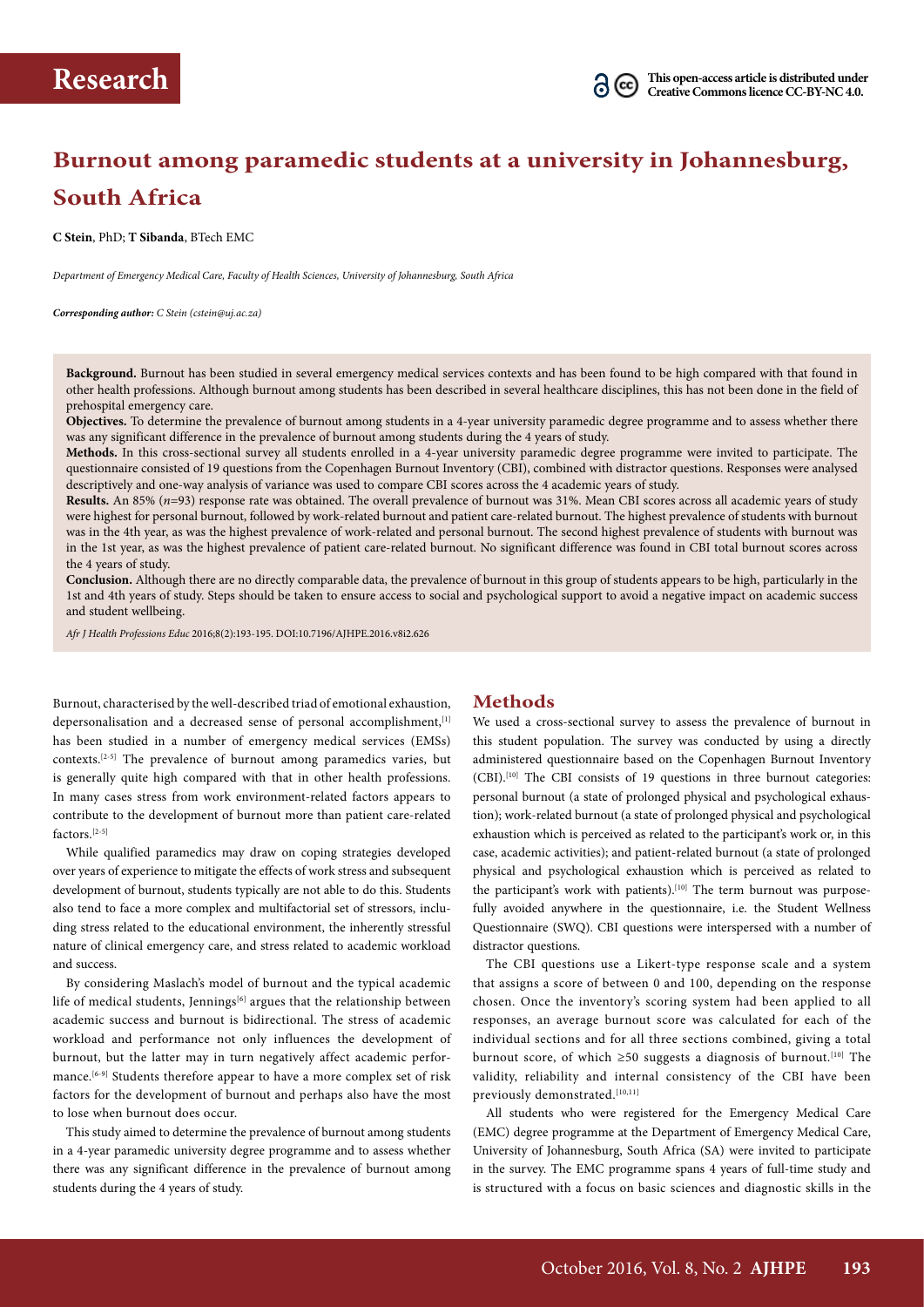

| Table 1. Summary of academic structure for emergency medical care degree programme |                                                                                                                                                                                           |  |  |  |  |
|------------------------------------------------------------------------------------|-------------------------------------------------------------------------------------------------------------------------------------------------------------------------------------------|--|--|--|--|
| Academic year of study                                                             | Main academic focus                                                                                                                                                                       |  |  |  |  |
|                                                                                    | Basic sciences (anatomy, physiology, chemistry, physics), fundamental clinical content, limited clinical EMS exposure                                                                     |  |  |  |  |
|                                                                                    | Basic supporting sciences (diagnostics, pathology), clinical content, clinical exposure mostly in hospital (operating room, emergency<br>department, obstetrics)                          |  |  |  |  |
| 3                                                                                  | Pharmacology, advanced adult clinical content, more intensive clinical EMS exposure                                                                                                       |  |  |  |  |
| $\overline{4}$                                                                     | Specialised areas (paediatrics, thrombolysis, intensive care transfer), related clinical exposure (paediatrics, intensive care), ongoing<br>clinical EMS exposure, and a research project |  |  |  |  |
| $EMC = amayron or modified points.$                                                |                                                                                                                                                                                           |  |  |  |  |

EMS = emergency medical service.

| Table 2. Descriptive data for CBI burnout<br>scores $(n=93)$ |  |  |  |  |
|--------------------------------------------------------------|--|--|--|--|
| Mean $(SD)$                                                  |  |  |  |  |
| 49.1 (12.9)                                                  |  |  |  |  |
| 53.4 (15.0)                                                  |  |  |  |  |
| 34.0 (19.5)                                                  |  |  |  |  |
| 45.2(11.5)                                                   |  |  |  |  |
|                                                              |  |  |  |  |

**Table 3. Descriptive data for CBI burnout scores across 4 years of study**

| CBI burnout scores, mean (SD) |               |                                                             |               |
|-------------------------------|---------------|-------------------------------------------------------------|---------------|
| 1st year                      |               | 3rd year                                                    | 4th year      |
| 50.10 (12.92)                 |               | 48.76 (14.70)                                               | 53.40 (13.01) |
|                               | 52.81 (16.46) | 55.06(16.0)                                                 | 55.80 (14.17) |
| 38.63 (21.93)                 |               | 33.82 (17.55)                                               | 34.33 (16.35) |
| 46.80 (11.62)                 |               | 45.65 (11.72)                                               | 47.80 (10.98) |
|                               | 52.53 (14.50) | 2nd year<br>44.86 (10.75)<br>25.00 (15.81)<br>40.38 (10.94) |               |

first 2 years, progressing to more advanced and specialised clinical practice in the last 2 years (Table 1).

Students were informed of the survey before or after scheduled lectures at the university campus. Those wishing to participate completed a consent form, followed by the SWQ. Data collection was completed between July and August 2012. All completed SWQs were collected and data were transcribed to an electronic spreadsheet application for further analysis. Transcribed data were checked for correctness.

CBI scores for each of the burnout subscales, and the total burnout score, were analysed descriptively. To establish whether a significant difference between CBI scores (subscale and total) existed across the 4 years of academic study, one-way analysis of variance (ANOVA) was used. The Statistical Package for the Social Sciences version 20 (SPSS 20) (IBM Corp., USA) was used and *p*<0.05 was considered significant for all statistical tests.

Ethical approval for the study was granted by the Faculty of Health Sciences Research Ethics Committee, University of Johannesburg (REC-01-149-2015).

# **Results**

Ninety-three (85%) of a total of 110 students who registered for the EMC degree programme consented to participate in the survey. All SWQs handed out were completed and returned. Descriptive data for each of the burnout **Table 4. Participants with CBI scores of ≥50 (***n***=93)**

|                               | CBI burnout scores of $\geq 50$ , n (%) |          |          |          |
|-------------------------------|-----------------------------------------|----------|----------|----------|
| <b>Burnout score category</b> | 1st year                                | 2nd year | 3rd year | 4th year |
| Work related                  | 24(60)                                  | 7(33)    | 11(65)   | 10(67)   |
| Personal                      | 24(60)                                  | 14(67)   | 10(59)   | 10(67)   |
| Patient care related          | 12(30)                                  | 3(14)    | 5(29)    | 4(27)    |
| Total                         | 14(35)                                  | 5(24)    | 3(18)    | 7(47)    |

categories and for total burnout scores across all academic years of study are given in Table 2.

On average, students scored highest in the personal burnout category, with work-related burnout and patient care-related burnout categories yielding lower scores. The mean total burnout score was below the threshold value of 50 points. A total of 29 (31%) students across all academic years had a total CBI score of ≥50, the CBI threshold for burnout.

Descriptive data on burnout scores by academic year of study (Table 3) show that the mean work-related burnout score peaked in the 4th-year group, the mean personal burnout score was similar across all academic years of study, the mean patient care-related burnout score was highest in the 1st year, and the mean total burnout score was highest in the 4th year, followed closely by the 1st-year group.

Results obtained by selecting only students with CBI scores of ≥50 in each burnout category are shown in Table 4. First-year students had the highest percentage of burnout scores of ≥50 in the patient care-related burnout category, and slightly more than one-third of this group had total burnout scores of ≥50. With the exception of the 2ndyear group in the work-related burnout category, approximately two-thirds of students in each academic year had work-related and personal burnout scores of ≥50.

Roughly one-third of students in each academic year had patient care-related burnout scores of ≥50, with the exception of the 2nd-year group, where the prevalence was approximately half of this. The total burnout category showed the greatest variation, with the percentage of students having scores of ≥50 ranging between 18% and almost three times this score. The greatest percentage of students with total burnout scores of ≥50 was in 4th year.

ANOVA results indicated that there was no significant difference in mean burnout scores between the 4 academic years of study in the categories of personal burnout (*p*=0.866), work-related burnout (*p*=0.245), patient care-related burnout (*p*=0.079), or total burnout (*p*=0.456) scores.